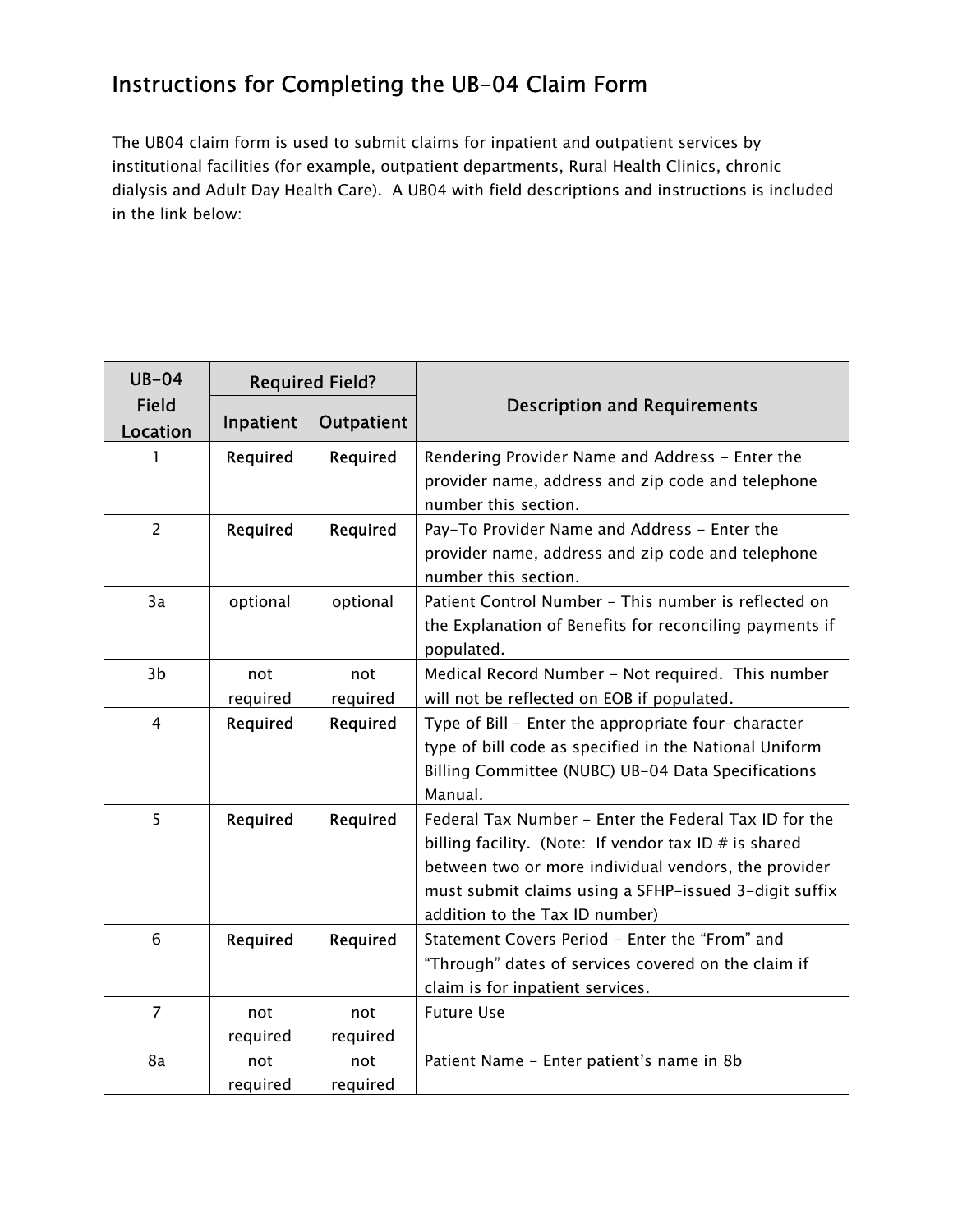| $UB-04$           |                  | <b>Required Field?</b> |                                                                                                                                                                                                                                                                                                                                                                                                                                                                                                                                                                                                                                                                                                                                                                                                                                                                                                           |
|-------------------|------------------|------------------------|-----------------------------------------------------------------------------------------------------------------------------------------------------------------------------------------------------------------------------------------------------------------------------------------------------------------------------------------------------------------------------------------------------------------------------------------------------------------------------------------------------------------------------------------------------------------------------------------------------------------------------------------------------------------------------------------------------------------------------------------------------------------------------------------------------------------------------------------------------------------------------------------------------------|
| Field<br>Location | Inpatient        | Outpatient             | <b>Description and Requirements</b>                                                                                                                                                                                                                                                                                                                                                                                                                                                                                                                                                                                                                                                                                                                                                                                                                                                                       |
| 8b                | Required         | Required               | Patient Name - Enter patient's last name, first name<br>and middle initial if known. When submitting claim<br>for a newborn using the mother's ID, enter the infant's<br>name in box 8b. If the infant is unnamed, write the<br>mother's last name followed by "baby boy" or "baby<br>girl". If billing for multiple births, use "twin A", "twin<br>B", etc. on separate claim forms.                                                                                                                                                                                                                                                                                                                                                                                                                                                                                                                     |
| 9                 | not<br>required  | not<br>required        | <b>Patient Address</b>                                                                                                                                                                                                                                                                                                                                                                                                                                                                                                                                                                                                                                                                                                                                                                                                                                                                                    |
| 10                | Required         | Required               | Patient Birthdate - Enter the patient's date of birth in<br>an eight digit format, Month, Date, Year (MMDDYYYY)<br>format.                                                                                                                                                                                                                                                                                                                                                                                                                                                                                                                                                                                                                                                                                                                                                                                |
| 11                | Required         | Required               | Patient Sex - Use the capital letter "M" for male, or "F"<br>for female.                                                                                                                                                                                                                                                                                                                                                                                                                                                                                                                                                                                                                                                                                                                                                                                                                                  |
| 12                | Required         | Required               | Admission Date - Enter in a six-digit format<br>(MMDDYY), enter the date of hospital admission.                                                                                                                                                                                                                                                                                                                                                                                                                                                                                                                                                                                                                                                                                                                                                                                                           |
| 13                | Required         | Required               | Admission Hour - Enter hour of patient's admission.                                                                                                                                                                                                                                                                                                                                                                                                                                                                                                                                                                                                                                                                                                                                                                                                                                                       |
| 14                | <b>Required</b>  | <b>Required</b>        | Admission/Visit Type - Enter the numeric code<br>indicating the necessity for admission to the hospital.<br>1 - Emergency<br>2 - Elective                                                                                                                                                                                                                                                                                                                                                                                                                                                                                                                                                                                                                                                                                                                                                                 |
| 15                | lf<br>Applicable | If<br>Applicable       | Admission Source - If the patient was transferred from<br>another facility, enter the numeric code indicating the<br>source of transfer.<br>1 - Non-Healthcare Facility Point of Origin<br>2 - Clinic<br>4 - Transfer from a Hospital (Different Facility)<br>5 - Transfer from a Skilled Nursing Facility (SNF) or<br>Intermediate Care Facility (ICF)<br>6 - Transfer from Another Healthcare Facility<br>7 - Emergency Room<br>8 - Court/Law Enforcement<br>9 - Information Not Available<br>B - Transfer from Another Healthcare Facility<br>C - Readmission to the same Home Health Agency<br>D - Transfer from one distinct unit of the hospital to<br>another distinct unit of the same hospital resulting in<br>a separate claim to the payer<br>E - Transfer from Ambulatory Surgery Center<br>F - Transfer from Hospice and is under a hospice plan<br>of care or enrolled in a hospice program |
| 16                | Required         | n/a                    | Discharge Hour - Enter the discharge hour. For                                                                                                                                                                                                                                                                                                                                                                                                                                                                                                                                                                                                                                                                                                                                                                                                                                                            |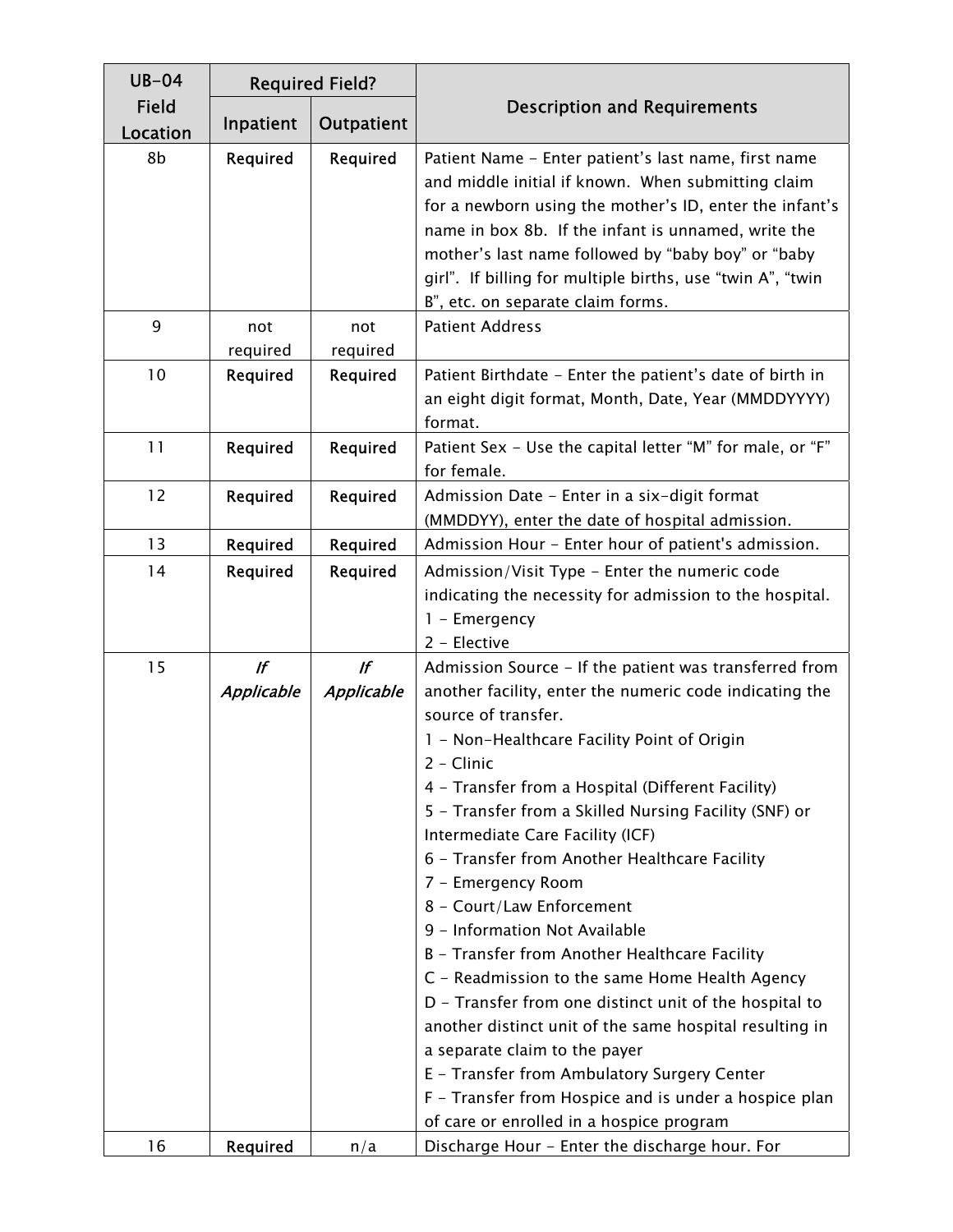| $UB-04$           |                   | <b>Required Field?</b> |                                                         |
|-------------------|-------------------|------------------------|---------------------------------------------------------|
| Field<br>Location | Inpatient         | Outpatient             | <b>Description and Requirements</b>                     |
|                   |                   |                        | Inpatient only.                                         |
| 17                | Required          | Required               | Patient Discharge Status                                |
| $18 - 28$         | optional          | optional               | Condition Codes - Enter the Medi-Cal codes used to      |
|                   |                   |                        | identify the condition relating to this bill and affect |
|                   |                   |                        | payer processing.                                       |
|                   |                   |                        | Condition Codes covered by SFHP:                        |
|                   |                   |                        | 80 - Other Coverage                                     |
|                   |                   |                        | 81 - Emergency Certification                            |
|                   |                   |                        | A1 - CHDP Screening Related                             |
|                   |                   |                        | A3 - Family Planning/Sterilization                      |
|                   |                   |                        | A4 - Family Planning/Other                              |
| 29                | $\mathcal{L}$     | $\mathbf{r}$           | Accident State - If visit or stay is related to an      |
|                   | <b>Applicable</b> | <b>Applicable</b>      | accident, enter in which state accident occurred.       |
| 30                | n/a               | n/a                    | <b>Future Use</b>                                       |
| $31 - 34$         | If                | If                     | Occurrence Codes and Dates - Enter the codes and        |
|                   | <b>Applicable</b> | Applicable             | associated dates that define the significant even       |
|                   |                   |                        | related to the claim.                                   |
|                   |                   |                        | Occurrence Codes covered by SFHP:                       |
|                   |                   |                        | 01 - Auto Accident                                      |
|                   |                   |                        | 02 - No Fault Insurance Involvement - Including Auto    |
|                   |                   |                        | Accident/Other                                          |
|                   |                   |                        | 03 - Accident/Tort Liability                            |
|                   |                   |                        | 04 - Employment Related                                 |
|                   |                   |                        | 05 - Other Accident                                     |
|                   |                   |                        | 06 - Crime Victim                                       |
| $35 - 36$         | not               | not                    | Occurrence Span Codes and Dates                         |
|                   | required          | required               |                                                         |
| 37                | not               | not                    | Internal Control Number/Document Control Number         |
|                   | required          | required               |                                                         |
| 38                | If                | $\sqrt{f}$             | Responsible Party Name and Address - Enter the name     |
|                   | <b>Applicable</b> | Applicable             | and address of the party responsible for payment if     |
|                   |                   |                        | different from name in box 50                           |
| $39 - 41$         | not               | not                    | <b>Value Codes and Amounts</b>                          |
|                   | required          | required               |                                                         |
| 42                | Required          | Required               | Revenue Code - For inpatient billing, enter the four-   |
|                   |                   |                        | digit revenue code for the services provided, e.g. room |
|                   |                   |                        | and board, obstetrics, etc.                             |
| 43                | Required          | Required               | Revenue Description - Identify the description of the   |
|                   |                   |                        | particular revenue code in box 42 or HCPCS code in      |
|                   |                   |                        | box 44. Include NDC/UPN Codes here, when                |
|                   |                   |                        | applicable.                                             |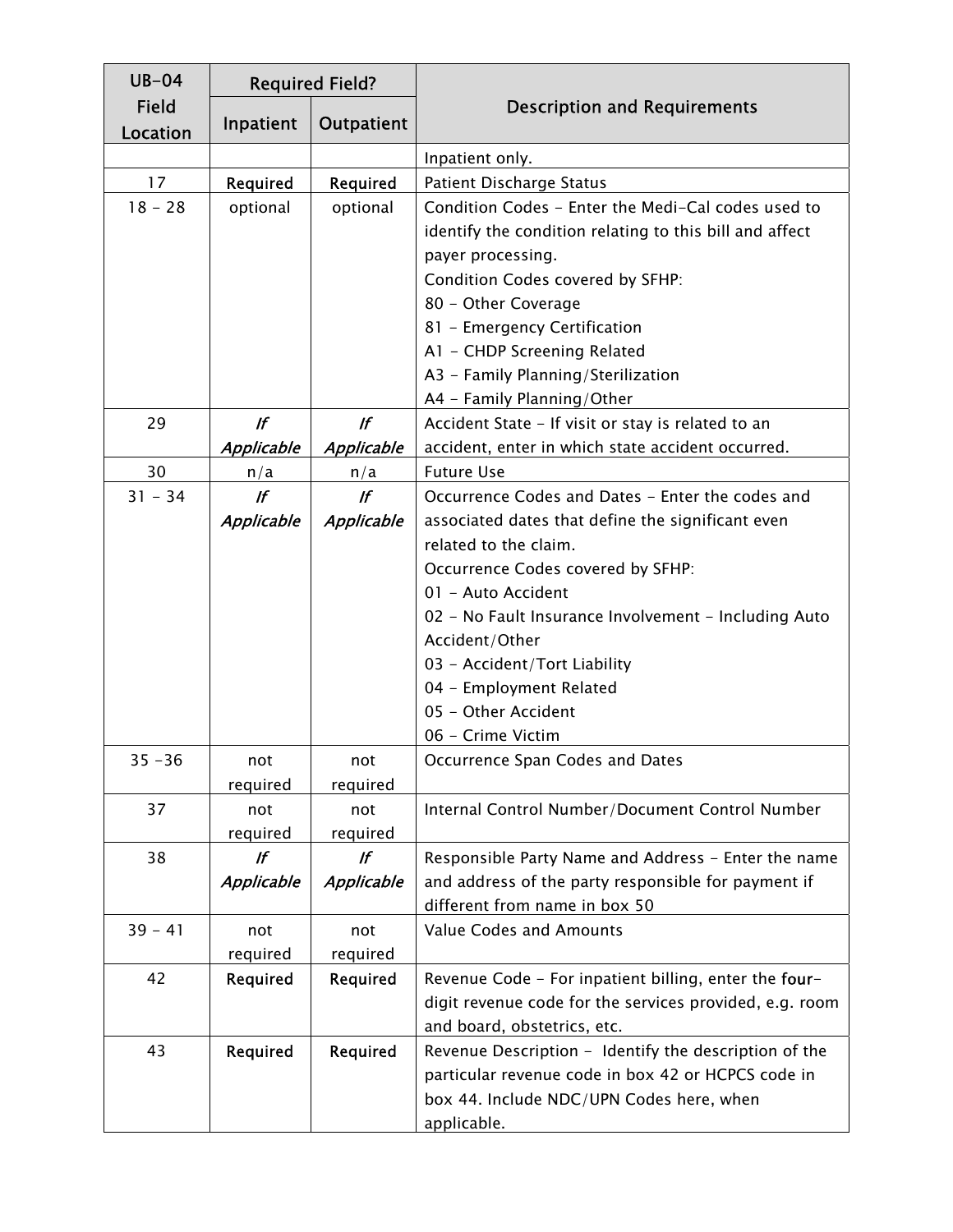| $UB-04$                  |                   | <b>Required Field?</b> |                                                                                 |
|--------------------------|-------------------|------------------------|---------------------------------------------------------------------------------|
| <b>Field</b><br>Location | Inpatient         | Outpatient             | <b>Description and Requirements</b>                                             |
| 44                       | Required          | Required               | HCPCS/Rates - Enter the applicable HCPCS codes and                              |
|                          |                   |                        | modifiers. For outpatient billing do not bill a                                 |
|                          |                   |                        | combination of HCPCS and Revenue codes on the                                   |
|                          |                   |                        | same claim form. When billing for professional                                  |
|                          |                   |                        | services, use CMS 1500 form.                                                    |
| 45                       | Required          | Required               | Service Date - Enter the service date in MMDDYY                                 |
|                          |                   |                        | format for outpatient billing.                                                  |
| 46                       | Required          | Required               | Units of Service - Enter the actual number of times a                           |
|                          |                   |                        | single procedure or item was performed or provided                              |
|                          |                   |                        | for the date of service.                                                        |
| 47                       | Required          | Required               | Total Charges (By Rev. Code)                                                    |
| 48                       | not               | not                    | Non-Covered Charges                                                             |
| 49                       | required          | required               | <b>Future Use</b>                                                               |
| 50                       | n/a               | n/a                    |                                                                                 |
|                          | Required          | Required               | Payer Identification (Name) - Enter "San Francisco                              |
|                          |                   |                        | Health Plan" and the corresponding medical group that<br>the member belongs to. |
| 51                       | not               | not                    | Health Plan ID                                                                  |
|                          | required          | required               |                                                                                 |
| 52                       | not               | not                    | Release of Info Certification                                                   |
|                          | required          | required               |                                                                                 |
| 53                       | not               | not                    | Assignment of Benefit Certification                                             |
|                          | required          | required               |                                                                                 |
| 54                       | If                | If                     | Prior Payments - Enter any prior payments received                              |
|                          | <b>Applicable</b> | <b>Applicable</b>      | from Other Coverage in full dollar amount.                                      |
| 55                       | not               | not                    | <b>Estimated Amount Due</b>                                                     |
|                          | required          | required               |                                                                                 |
| 56                       | Required          | Required               | NPI - Enter NPI number                                                          |
| 57                       | not               | not                    | <b>Other Provider IDs</b>                                                       |
|                          | required          | required               |                                                                                 |
| 58                       | lf                | lf                     | Insured's Name - Enter the mother's name if billing for                         |
|                          | <b>Applicable</b> | <b>Applicable</b>      | an infant using the mother's ID. If any other                                   |
|                          |                   |                        | circumstance, leave blank.                                                      |
| 59                       | If                | If                     | Patient's Relation to Insured -Enter "03" (child) if                            |
|                          | Applicable        | Applicable             | billing for an infant using the mother's Identification                         |
|                          |                   |                        | Number                                                                          |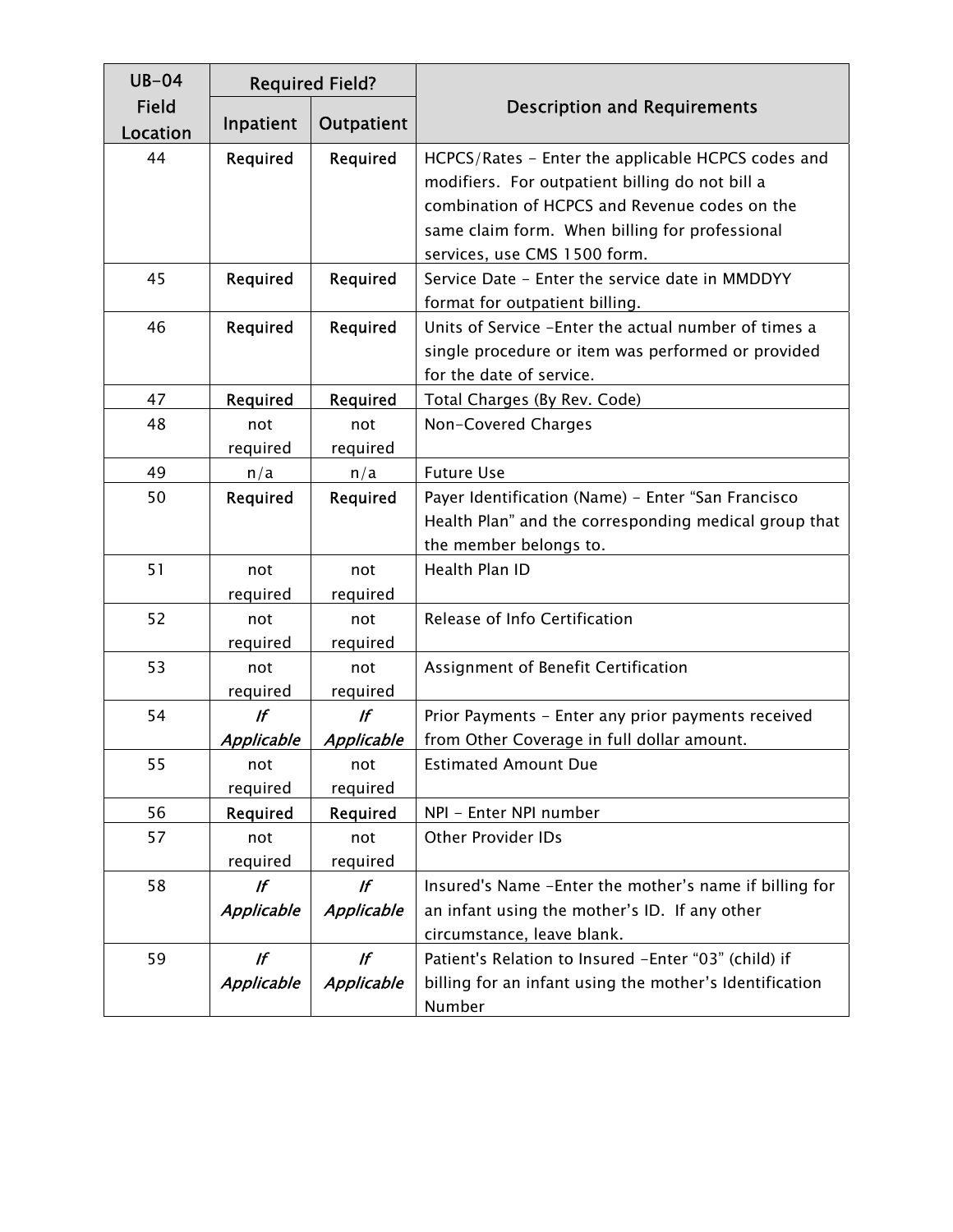| $UB-04$           |                            | <b>Required Field?</b>  |                                                                                                                                                                                                                                                                                                                                                                                                                                                                                                                                                                                                                                                                 |
|-------------------|----------------------------|-------------------------|-----------------------------------------------------------------------------------------------------------------------------------------------------------------------------------------------------------------------------------------------------------------------------------------------------------------------------------------------------------------------------------------------------------------------------------------------------------------------------------------------------------------------------------------------------------------------------------------------------------------------------------------------------------------|
| Field<br>Location | Inpatient                  | Outpatient              | <b>Description and Requirements</b>                                                                                                                                                                                                                                                                                                                                                                                                                                                                                                                                                                                                                             |
| 60                | Required                   | Required                | Insured's Unique ID - Enter the patient's 11-digit SFHP<br>ID number as it appears in the member's ID card.<br>Enter the mother's ID number in this section for a<br>newborn infant for the month of birth and the month<br>after only. Do not use the SSN or CIN.<br><b>100XXXXXI</b><br>Member ID #:<br>DD-MMM-YY<br>DOB:<br>Medical Group:<br><b>Medical Group</b><br>Language<br>Language:<br>Member Name<br>PCP Phone #: XXX-XXX-<br>Program: SFHP Program<br>Clinic: Clinic Name<br>Primary Care Provider (PCP)<br><b>PCP</b> Name<br>PCP Address: PCP Address, San Francisco Zip Code<br>l (415) 547-7810 or (800) 288-5555 or log on to<br>www.sfhp.org |
| 61                | not<br>required            | not<br>required         | <b>Insured Group Name</b>                                                                                                                                                                                                                                                                                                                                                                                                                                                                                                                                                                                                                                       |
| 62                | not<br>required            | not<br>required         | <b>Insured Group Number</b>                                                                                                                                                                                                                                                                                                                                                                                                                                                                                                                                                                                                                                     |
| 63                | If<br>Applicable           | If<br>Applicable        | Treatment Authorization Code - Enter any<br>authorizations numbers in this section. It is not<br>necessary to attach a copy of the authorization to the<br>claim. Member information from the authorization<br>must match the claim.                                                                                                                                                                                                                                                                                                                                                                                                                            |
| 64                | not<br>required            | not<br>required         | Document Control Number                                                                                                                                                                                                                                                                                                                                                                                                                                                                                                                                                                                                                                         |
| 65                | not<br>required            | not<br>required         | <b>Employer Name</b>                                                                                                                                                                                                                                                                                                                                                                                                                                                                                                                                                                                                                                            |
| 66                | Required                   | Required                | Diagnosis/Procedure Code Qualifier - Enter<br>Diagnosis/Procedure Code Qualifier                                                                                                                                                                                                                                                                                                                                                                                                                                                                                                                                                                                |
| 67                | Required                   | Required                | Principal Diagnosis Code/ Other Diagnosis Codes -<br>Enter all letters and/or numbers of the ICD-9 CM code<br>for the primary diagnosis including the fourth and<br>fifth digit if present.                                                                                                                                                                                                                                                                                                                                                                                                                                                                     |
| 68                | If<br>Applicable           | If<br>Applicable        | Other Diagnosis Codes - Enter all letters and/or<br>numbers of the secondary ICD-9 CM code including<br>fourth and fifth digits if present. Do not enter a<br>decimal point when entering the code.                                                                                                                                                                                                                                                                                                                                                                                                                                                             |
| 69                | $\mathbf{r}$<br>Applicable | If<br><b>Applicable</b> | <b>Admitting Diagnosis Code</b>                                                                                                                                                                                                                                                                                                                                                                                                                                                                                                                                                                                                                                 |
| 70                | optional                   | optional                | Patient's Reason for Visit Code                                                                                                                                                                                                                                                                                                                                                                                                                                                                                                                                                                                                                                 |
| 71                | optional                   | optional                | PPS Code                                                                                                                                                                                                                                                                                                                                                                                                                                                                                                                                                                                                                                                        |
| 72                | not<br>required            | not<br>required         | <b>External Cause of Injury Code</b>                                                                                                                                                                                                                                                                                                                                                                                                                                                                                                                                                                                                                            |
| 73                | not<br>required            | not<br>required         | <b>Future Use</b>                                                                                                                                                                                                                                                                                                                                                                                                                                                                                                                                                                                                                                               |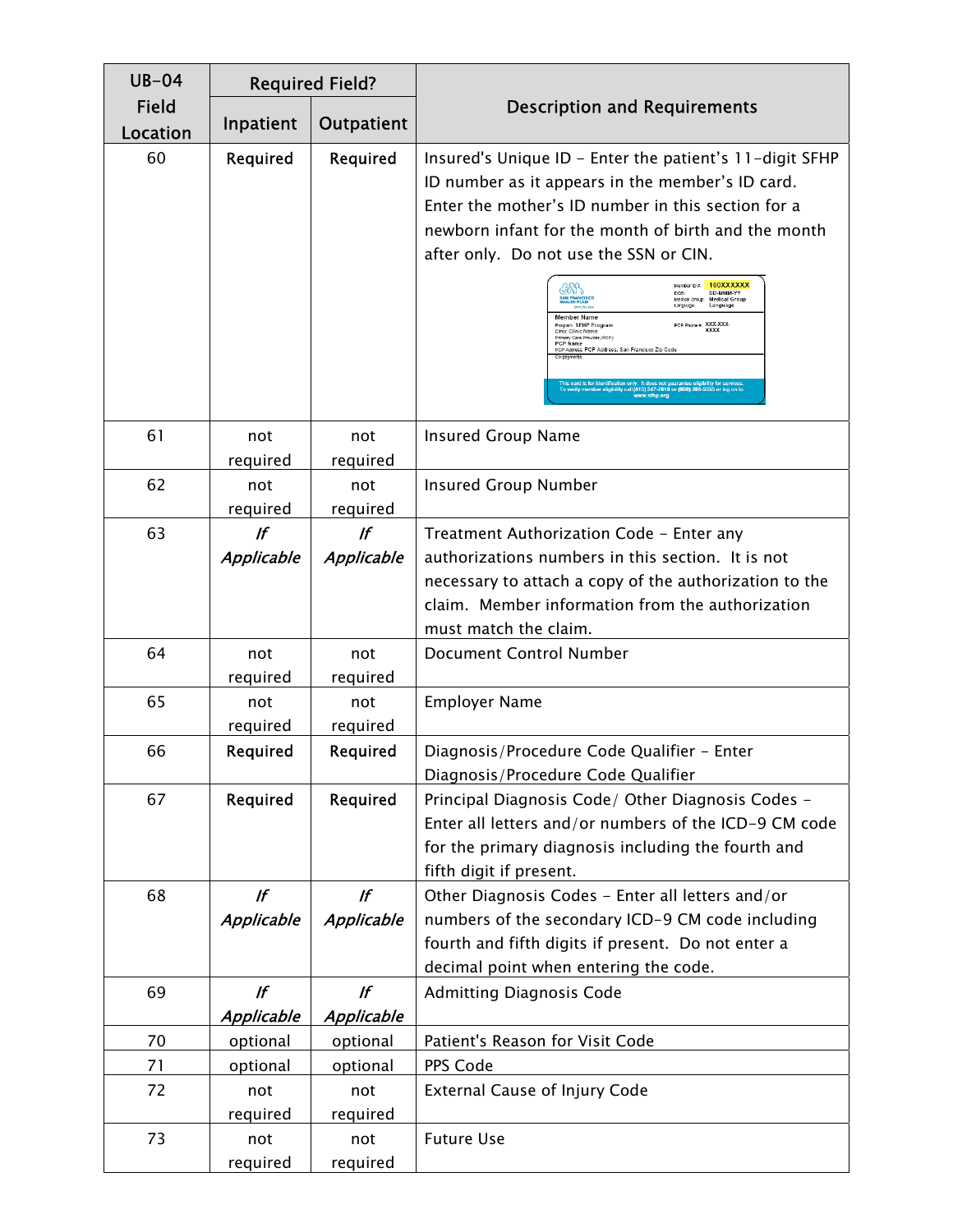| $UB-04$           | <b>Required Field?</b> |                   |                                     |
|-------------------|------------------------|-------------------|-------------------------------------|
| Field<br>Location | Inpatient              | Outpatient        | <b>Description and Requirements</b> |
| 74                | lf                     | lf                | Principal Procedure Code/Date       |
|                   | <b>Applicable</b>      | <b>Applicable</b> |                                     |
| 75                | n/a                    | n/a               | <b>Future Use</b>                   |
| 76                | lf                     | lf                | Attending Name/ ID-Qualifier 1G     |
|                   | <b>Applicable</b>      | <b>Applicable</b> |                                     |
| 77                | lf                     | lf                | Operating ID                        |
|                   | <b>Applicable</b>      | <b>Applicable</b> |                                     |
| $78 - 79$         | lf                     | lf                | Other ID                            |
|                   | Applicable             | <b>Applicable</b> |                                     |
| 80                | If                     | lf                | <b>Remarks</b>                      |
|                   | <b>Applicable</b>      | <b>Applicable</b> |                                     |
| 81CC              | not                    | not               | Code-Code Field/Qualifiers          |
|                   | required               | required          |                                     |